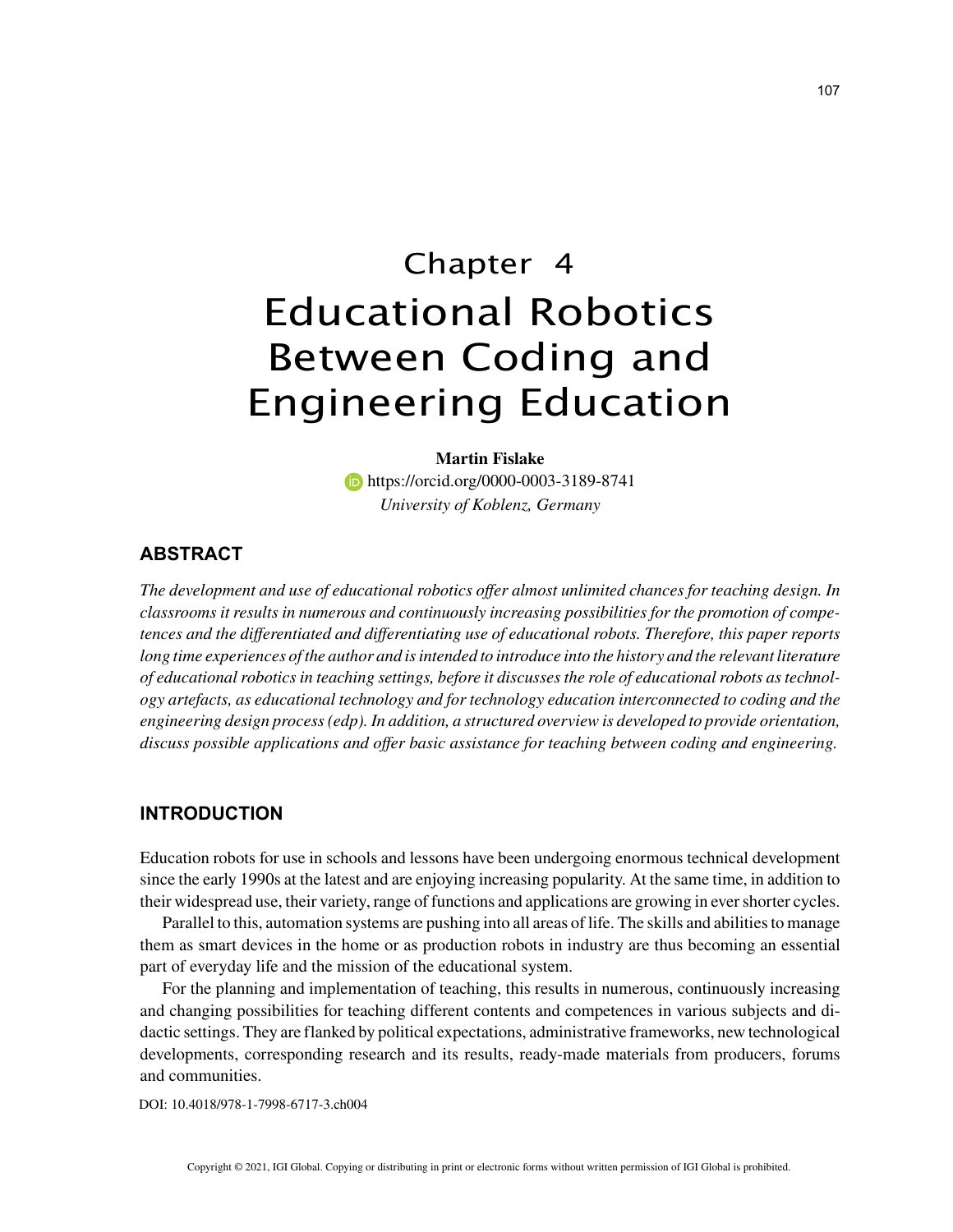This paper aims to provide a theory-based study for the use of education robots in classroom settings, between coding and the engineering design process (edp), which takes into account both scientific and didactic implications in class. It is intended to provide basic orientation in this field, discuss background information and possible applications, and thus offer user-friendly support for the selection and use of education robots.

It begins with a short introduction to the topic, a look at the state of literature and a historical outline of the technical development up to modern times. This is followed by a review of educational robots as technology artefacts in order to classify their diversity, appearance and characteristic features.

Afterwards, in the section "education robots as educational technology", ideas of application will be developed in order to be able to provide support for lesson planning with robot systems with regard to more general questions. This is followed by the section "educational robots for technology education" and continues in a specific didactic discussion about teaching with edutainment robots between coding and edp. The last section summarizes the content once again in an overview and concludes the article.

# **EDUCATIONAL ROBOTS IN THE LITERATURE**

The range of available literature on education robots themselves and their use for teaching and learning purposes is sometimes quite broad, probably starting with the development of the first programming languages for children such as LOGO in the 1960s, Paperts (1980) Mindstorms and the development of the first tangible, programmable physical computing devices in the 1980s.

The growing scientific interest in robotics applications at school is reflected in a growing number of topic-specific and, in part, related to this, in an increased number of publications as Anwar et al. (2019) and Angel-Fernandez & Vincze (2018) reported. They also indicate that in comparison to other and established subject areas, it is (still) comparatively unstructured and is driven by very different sources, disciplines and questions.

Only gradually is there a consolidation with constant and regular coverage in books or anthologies such as Smart Learning with Educational Robotics (Springer), Robotics in Education (Springer), Robotics in STEM Education (Springer), Educational Robotics in the Context of the Maker Movement (Springer) or topic-specific annual conferences, workshops and congresses such as Robotics in Education (RiE) or the International Conference Educational Robotics (EDUROBOTICS).

The contributions and scientific articles on educational robots range from simple descriptions of practical teaching applications in STEM subjects as in Bergs et al. (2018) or Tuluri (2017), reports of extracurricular applications (Filipov et al., 2017), papers on elaborate empirical studies such as Catlin  $\&$ Blamires (2012), Sullivan & Heffernan (2016), Jung & Won (2018) and Pedersen (2020) in systematic reviews, or the attempt to conduct impact research under laboratory-like conditions such as Khanlari (2013), up to simple descriptions of constructions and applications.

Relatively frequent are didactically naive descriptions of technological features of new technical developments such as those of Mockel et al. (2018), Schöpping et al. (2018) or Cehovin Zajc et al. (2018). By contrast, education theory papers such as those by Eguchi (2017) are rather rare in the context of curriculum developments or the definition of educational standards, while vocational preparation-oriented concepts and demands like those of Khanlari (2013), Hirsch et al. (2012) and Fabiyi et al. (2016) are more common.